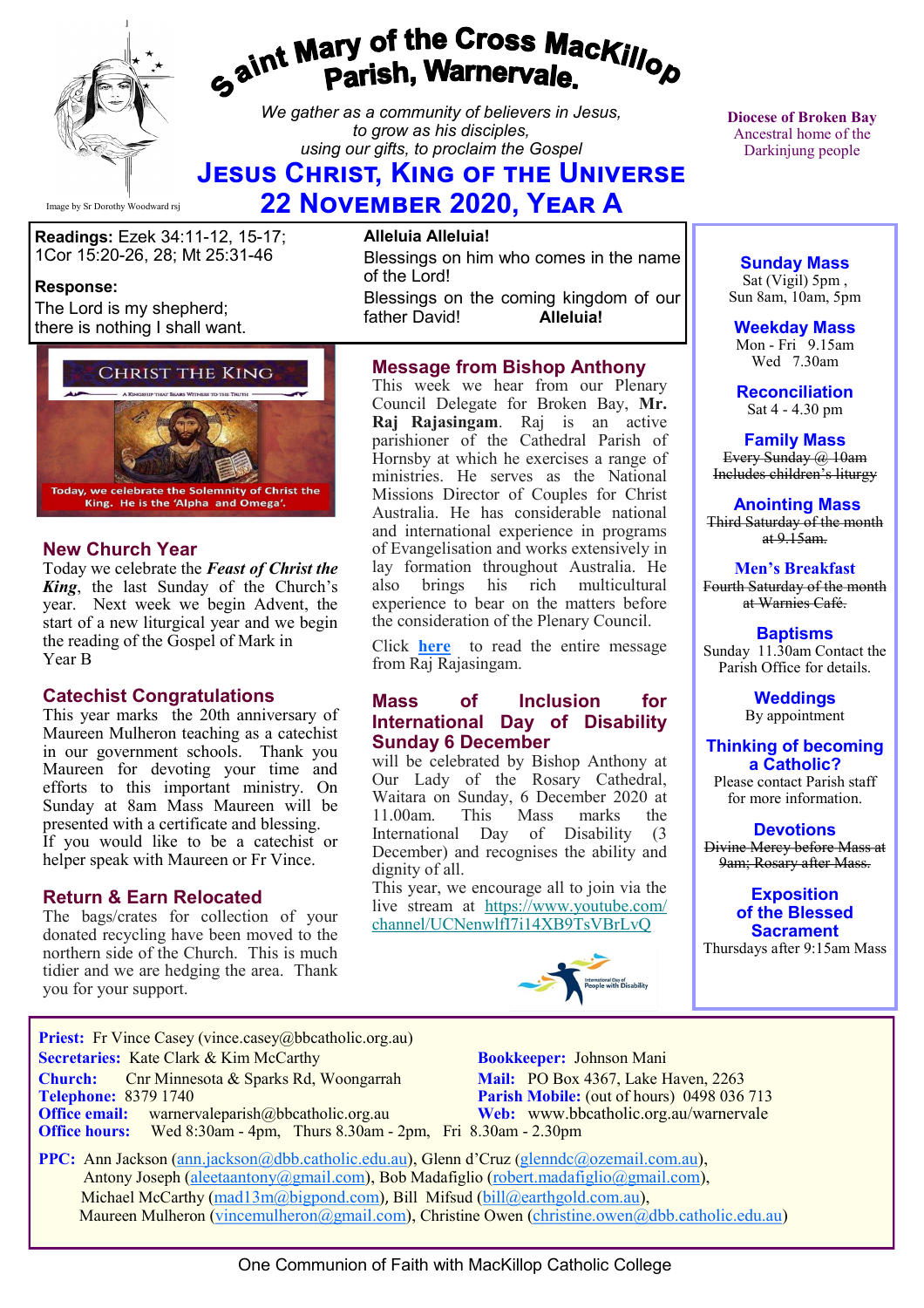# **Social Justice Productivity Commission Report**

Readers will probably be aware that the Productivity Commission released its report into Mental Health in Australia last week after a two-year investigation.

The findings were, among others, that lack of progress on reforming our mental health system is costing Australia about \$600 million a day, or \$220 billion a year. This figure is calculated on the cumulative cost of healthcare and support services, the time and effort family members spend caring for a loved one living with mental illness, the lost opportunities – especially for young people – when they drop out of education or work, and the social and emotional cost of the pain brought on by mental illness. To put things into perspective, the Federal Government spends just under \$10 billion a year on reducing the prevalence of mental illness and treatment funding. It's not just a question of funding of mental health services, but using the funding intelligently. The report's authors say, "Australia's current mental health system is not comprehensive and fails to provide the treatment and support that people who need it legitimately expect". They also say that there are significant gaps that need to be addressed in community care, in early prevention (particularly for young people), and the quality of treatment. Just as was the case with people living with a disability, individuals living with mental illness should be given **more choice** over the kind of treatment they want so that such treatment can meet their cultural, social, and clinical preferences. It also said that we currently concentrate on treatment rather than also looking at support in schools and tertiary institutions; expanding online mental health services and staff training; adopting a National Stigma Reduction Strategy; and reforming the insurance industry.

**We are having an informal Coffee meeting at 2 pm on Tuesday 8 December at Warnies Café. All are welcome to come.**

*Social Justice Committee Warnervale Catholic Church*  **[www.marymackillopsocialjustice.wordp](http://www.marymackillopsocialjustice.wordpress.com) ress[.com](http://www.marymackillopsocialjustice.wordpress.com)**

# **Join the team at Broken Bay Diocese**

There are six new roles available in the Chancery at Broken Bay:

- •Team Leader Catholic Youth;
- •Team Leader Life, Marriage & Family;
- •Sacramental Life, Liturgy & RCIA Coordinator;
- •Executive Assistant (job share / part time 2 days); and
- •Diocesan Pastoral Project Facilitator.
- •Diocesan Director, Communications

To apply for these roles or for more information go to

[www.bbcatholic.org.au/jobs](https://bbcatholic.us8.list-manage.com/track/click?u=466af249e088db70ab864d088&id=9ad198b2f9&e=e312df0f80)

# **Catholicism**

After this course was enjoyed several years ago, it is being presented again, continuing on Monday 23 November at 7pm and on successive Mondays.

The series explores the whole faith in light of the Transcendental Virtues – Truth, Goodness and Beauty. The beauty of the filming makes these very attractive, visible and presents examples from all around the world. Bishop Barron's commentary illustrates the points very well. You will be most welcome to attend any or all sessions.

Any questions, call Terry Pate 0408 973 316.

# **November Prayer Cards**

Small prayer cards are available at the back of the church. Please write down the names of anyone for whom you

would like Mass offered and place the card in the basket at the altar. November Masses will be offered for these souls.

### **Pope Francis' Prayer Intention for November Artificial Intelligence**

We pray that the progress of robotics and artificial intelligence may always serve humankind.

**Mary MacKillop Rosary Beads**  We still have commemorative rosary beads available in the piety stall at the cost price of \$30.

# **This Week**

**Monday 23 November** 9:15am Communion Service

**Tuesday 24 November St Andrew Dung-Lac** 9:15am Mass Fr Vince

**Wednesday 25 November** 7:30am Mass Fr Vince 9:15am Mass Fr Vince

**Thursday 26 November** 9:15am Mass Fr Vince

**Friday 27 November** 9.15am Mass Fr Vince

**Saturday 28 November** 4pm Reconciliation Fr Vince 5pm Mass Fr Vince

**Sunday 22 November First Sunday of Advent** 8am Mass Fr Ken 10am Mass Fr Vince 5pm Mass Fr Vince

# **Return and Earn**

*Thank you* for your continued support!.

**Please remember containers need to be empty of liquid; and not crushed or broken.**



# **Coronavirus restrictions**

The **number of people** permitted to attend a church service is **132.** 

**All other restrictions continue** for hygiene and social distancing. Please **use hand sanitiser** and **keep 1.5 metres apart** when entering and leaving the church, when queuing for communion and when chatting before and after Mass.

We are all encouraged to **wear a mask** when visiting the church.

**Sign in sheets for Mass** are in the two folders in the breezeway. Please ensure you are signing in for the Mass you are attending.

The sign in sheet for **visits to the church** are on the table at the back of the church. Please ensure the date and time are also recorded.

**Online Mass** is available at the Cathedral from the below link: **Watch now - [Daily Mass on YouTube](https://www.youtube.com/channel/UCNenwlfI7i14XB9TsVBrLvQ/) - [Sunday 9.30am](https://www.youtube.com/channel/UCNenwlfI7i14XB9TsVBrLvQ/) - Weekdays 7am**

Please remember our sick: Cathryn Sharkey, Judy White, Ursula Paul, Anne Johnson, Jeanette Bancroft, Doreen Winning, June Dawson, David O'Connell, Mary Monaghan, Kathy Outlaw, Finn McConnon, Amelia Wenn, John Ledger, Terry Hardman, Tracey Mulheron, Ursula Barker.

Deceased: Charlie Radford, Charlie Gatt, Gerard Paul, Yvonne Turner, Christine Cleary, Marie Newham, Tess Lawry, Judy Powell, George Kaifa, Bobby Fardy, Francis Rooney, John Paul, Joel Dark, Maureen Casey.



Mass Intentions: Cara De Guzman, John Paul Ordora, Victor Carreon, Ma. Pqz Benitez, Teresita Demiega, Leo & Dominic Galea, Carmel Borg, Leah & Jessica Carroll, Tricia, Kylie, Amelia & Rebecca, Joan Firmstone.



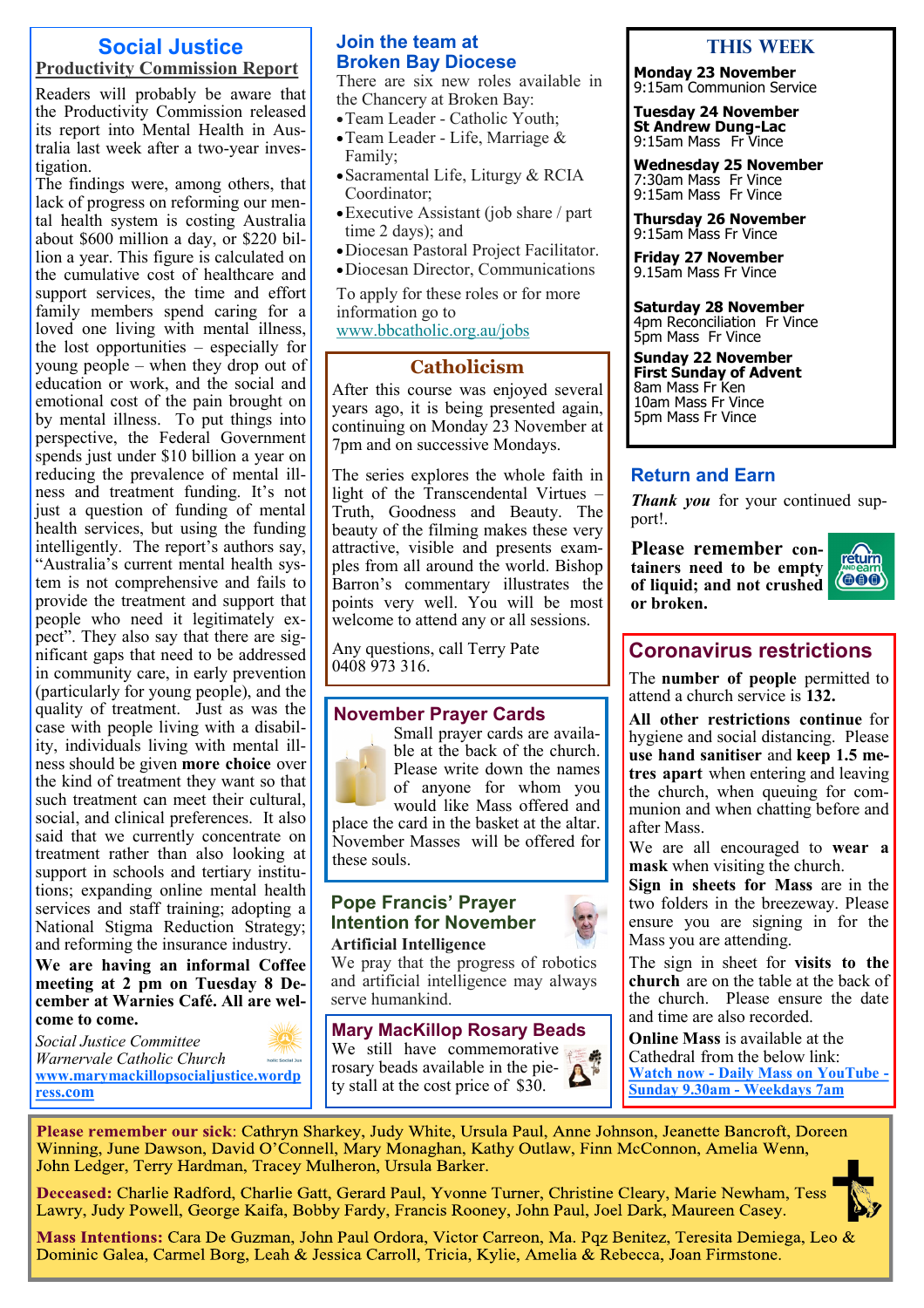# Readings at Mass

# **First reading Ezekiel 34:11-12, 15-17**

# **You, my flock, I judge between sheep and sheep.**

The Lord says this: I am going to look after my flock myself and keep all of it in view. As a shepherd keeps all his flock in view when he stands up in the middle of his scattered sheep, so shall I keep my sheep in view. I shall rescue them from whatever they have been scattered during the mist and darkness. I myself will pasture my sheep, I myself will show the lost one, bring back the stray, bandage the wounded and make the weak strong. I shall watch over the fat and healthy, I shall be a true shepherd to them. As for you, my sheep, the Lord says this: I will judge between sheep and sheep, between rams and he-goats.

The word of the Lord

# **Responsorial Psalm Psalm 22:1-3, 5-6**

# R **The Lord is my shepherd; There is nothing I shall want.**

| The Lord is my shepherd;<br>there is nothing I shall want.               |    |
|--------------------------------------------------------------------------|----|
| Fresh and green are the pastures                                         |    |
| where he gives me repose.                                                | R. |
| Near restful waters he leads me,<br>to revive my drooping spirit.        |    |
| He guides me along the right path;                                       |    |
| he is true to his name.                                                  | R. |
| You have prepared a banquet for me<br>in the sight of my foes.           |    |
| My head you have anointed with oil;                                      |    |
| my cup is overflowing.                                                   | R  |
| Surely goodness and kindness shall follow me<br>all the days of my life. |    |
| In the Lord's own house shall I dwell                                    |    |
| for ever and ever.                                                       |    |